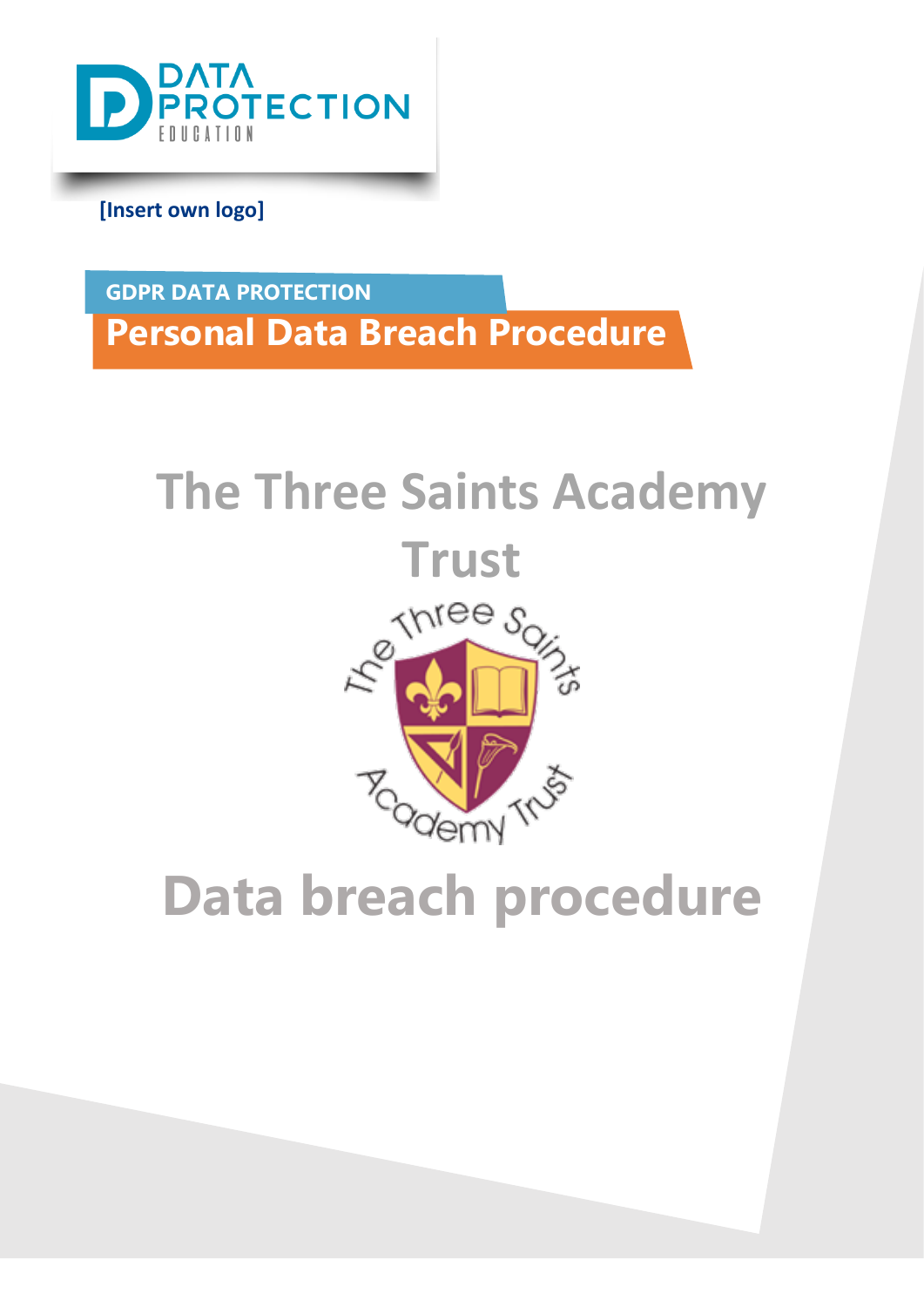

## *Document version control*

| <b>Version</b> | Author              | Date      | Approved by      | <b>Effective from</b> |
|----------------|---------------------|-----------|------------------|-----------------------|
| 1.0 draft      | Jo Kaptijn          | 1/5/2018  |                  |                       |
| 2.0            | <b>Three Saints</b> | 15/5/2018 | <b>Directors</b> | 15/5/2018             |
|                |                     |           |                  |                       |
|                |                     |           |                  |                       |
|                |                     |           |                  |                       |
|                |                     |           |                  |                       |

## *Key contact details*

The Three Saints Academy Trust

Data Protection Officer – Ton Kaptjin Data Protection Lead – Kim Sawe

IT Service Desk – Neil Gilhooley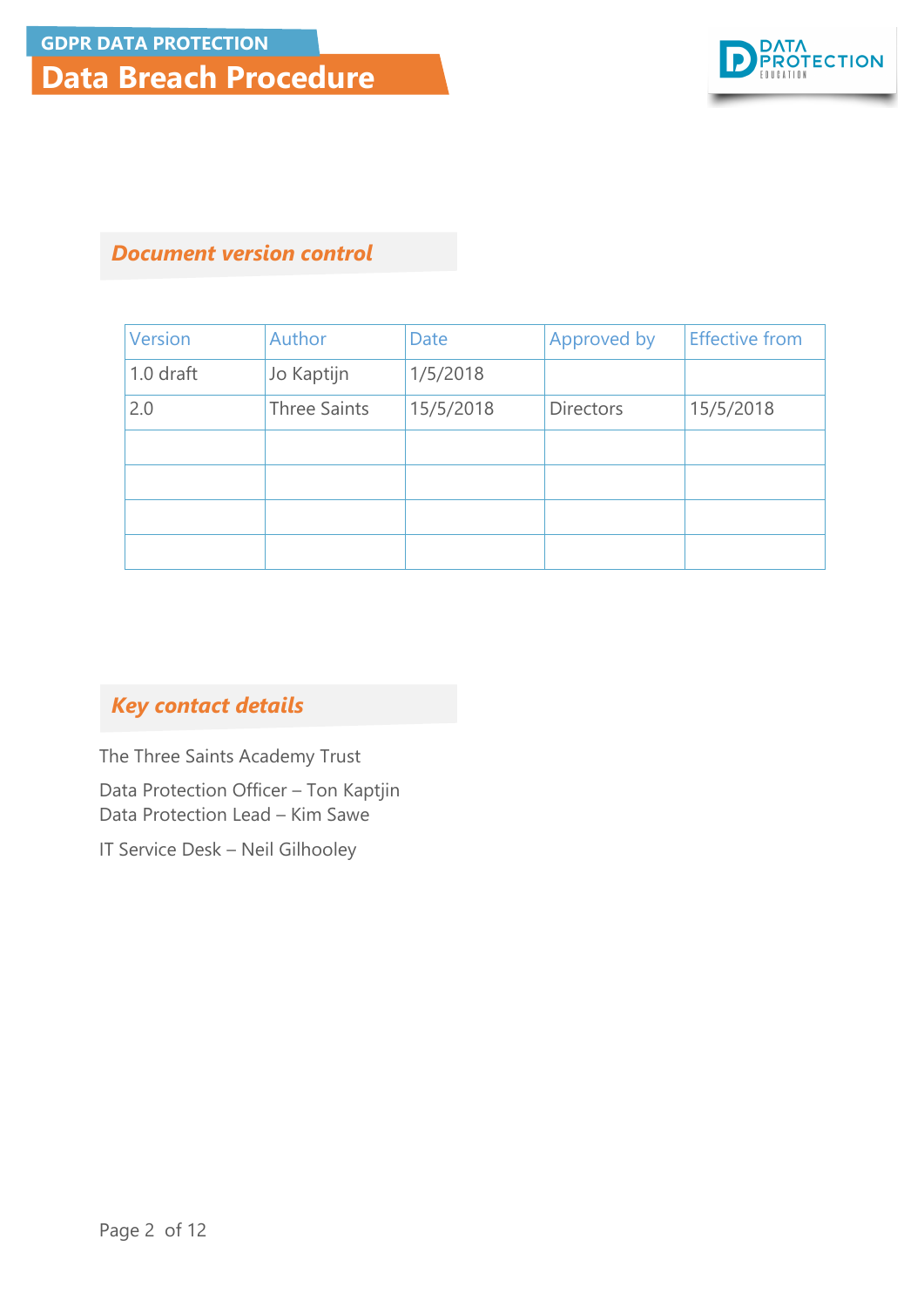

## **Contents**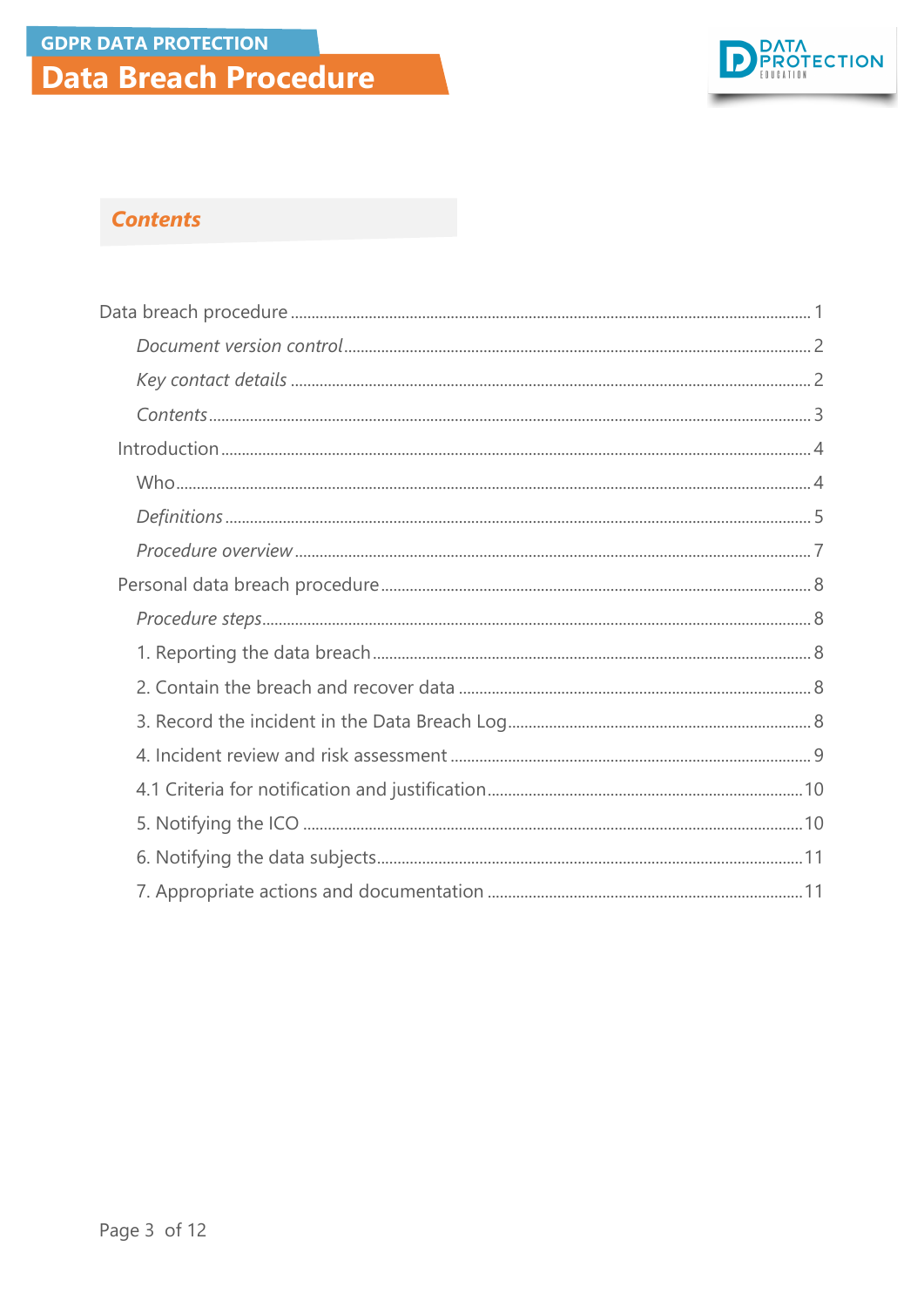

## <span id="page-3-0"></span>**Introduction**

This policy applies in the event of a personal data breach under Article 33 Notification of a personal data breach to the supervisory authority, and Article 34 Communication of a personal data breach to the data subject of the General Data Protection Regulation (GDPR).

Simply put, the procedure applies to all data breaches including computer security incidents as defined and explained below.

#### **Why?**

The GDPR introduced a duty on all organisations to report certain types of personal data breach to the relevant supervisory authority (The ICO). This must be done within 72 hours of becoming aware of the breach, where feasible.

- If the breach is likely to result in a high risk of adversely affecting individuals' rights and freedoms, individuals must be informed without undue delay.
- Organisations should ensure they have robust breach detection, investigation and internal reporting procedures in place. This will facilitate the decision to notify the ICO and the affected individuals or not.
- Organisations must also keep a record of any personal data breaches, regardless of whether you are required to notify.

## <span id="page-3-1"></span>**Who**

This procedure applies to **all staff and managers** (whether employees, contractors or temporary staff) of The Three Saints Academy Trust.

- Everyone is required to be aware of, and to follow this procedure in the event of a personal data breach;
- The Organisation's Data Protection Officer (DPO)/Data Protection Lead and other managers/IT service desk as appropriate - have responsibilities to contain/restore the data breach and assess the risks to individuals;
- The Data Protection Officer will notify the ICO of the breach within 72 hours and inform all Data Subjects that have been compromised in any Data Breach where required to do so;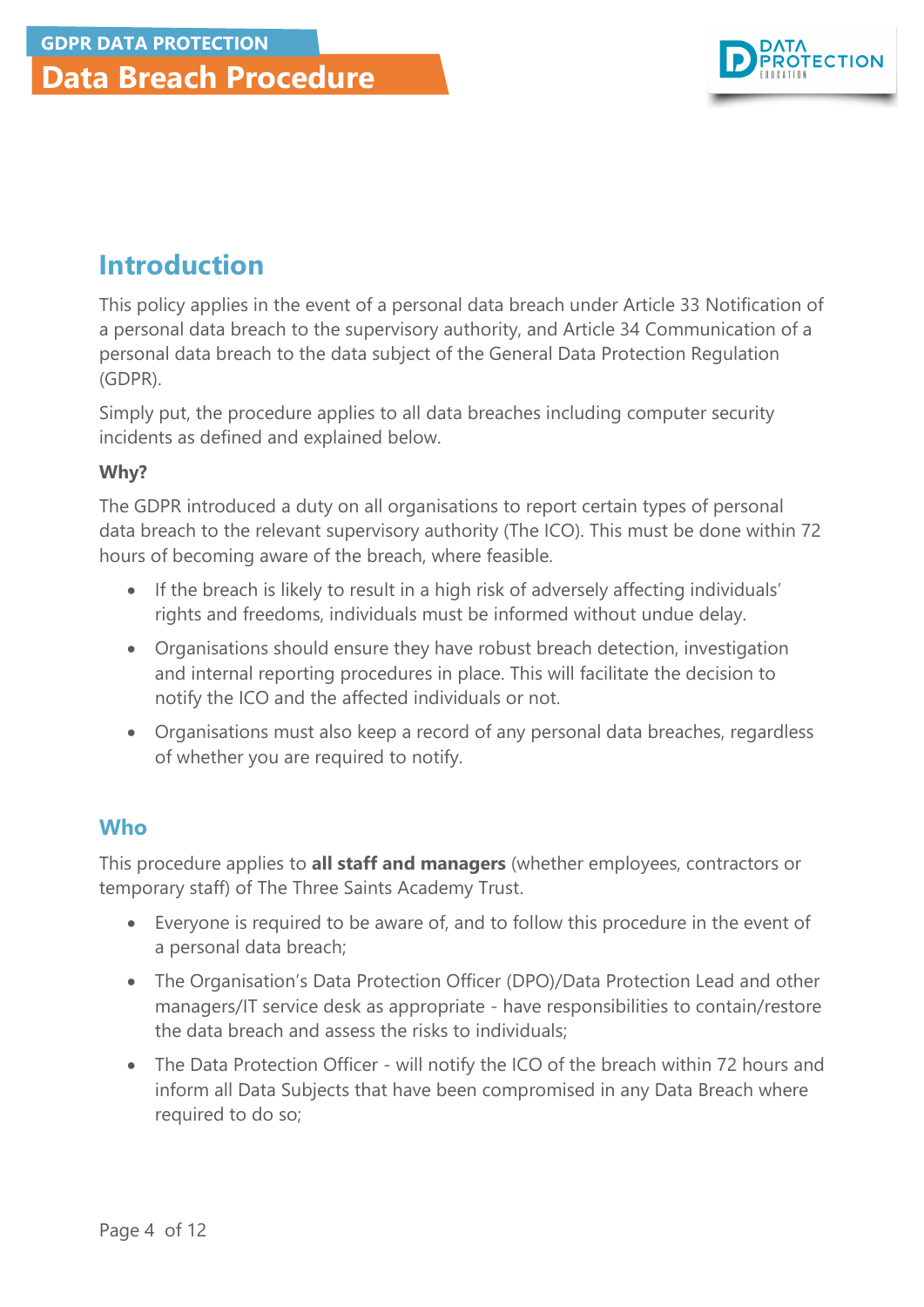

• Head teachers – will ensure training is provided to ensure all staff are aware of this procedure and how to find/implement it.

## *Definitions*

**The Organisation** – The Three Saints Academy Trust is the establishment acting as a Data Controller which, alone or jointly with others, determines the purposes and means of the processing of personal data.

**Personal data** - Any information relating to an identified or identifiable living person ('data subject') i.e. someone who can be identified, directly or indirectly, by reference to an identifier such as a name, an identification number, location data, an online identifier or to information regarding the physical, physiological, genetic, mental, economic, cultural or social identity of that person.

**Data breach** - The accidental or unlawful loss, destruction, alteration or unauthorised disclosure of personal data that can occur for many reasons, IT failures through to human error. They can fall into one or more of these categories:

- **Confidentiality breach** where there is an unauthorised or accidental disclosure of, or access to, personal data;
- **Integrity breach** where there is an unauthorised or accidental alteration of personal data;
- **Availability breach** where there is an accidental or unauthorised loss of access to, or destruction of, personal data.

#### **Examples of data breaches**

- Loss or theft of paper records or loss or theft of equipment on which data is stored e.g. laptop, mobile phone, tablet device, memory stick;
- Letter or email containing personal and/or confidential data sent to the wrong address or an email to unauthorised group email boxes;
- Personal data disclosed orally in error in a meeting or over the phone including 'blagging' where information is obtained by deceiving The Trust, or where information has been disclosed without confirming the true identity of the requester;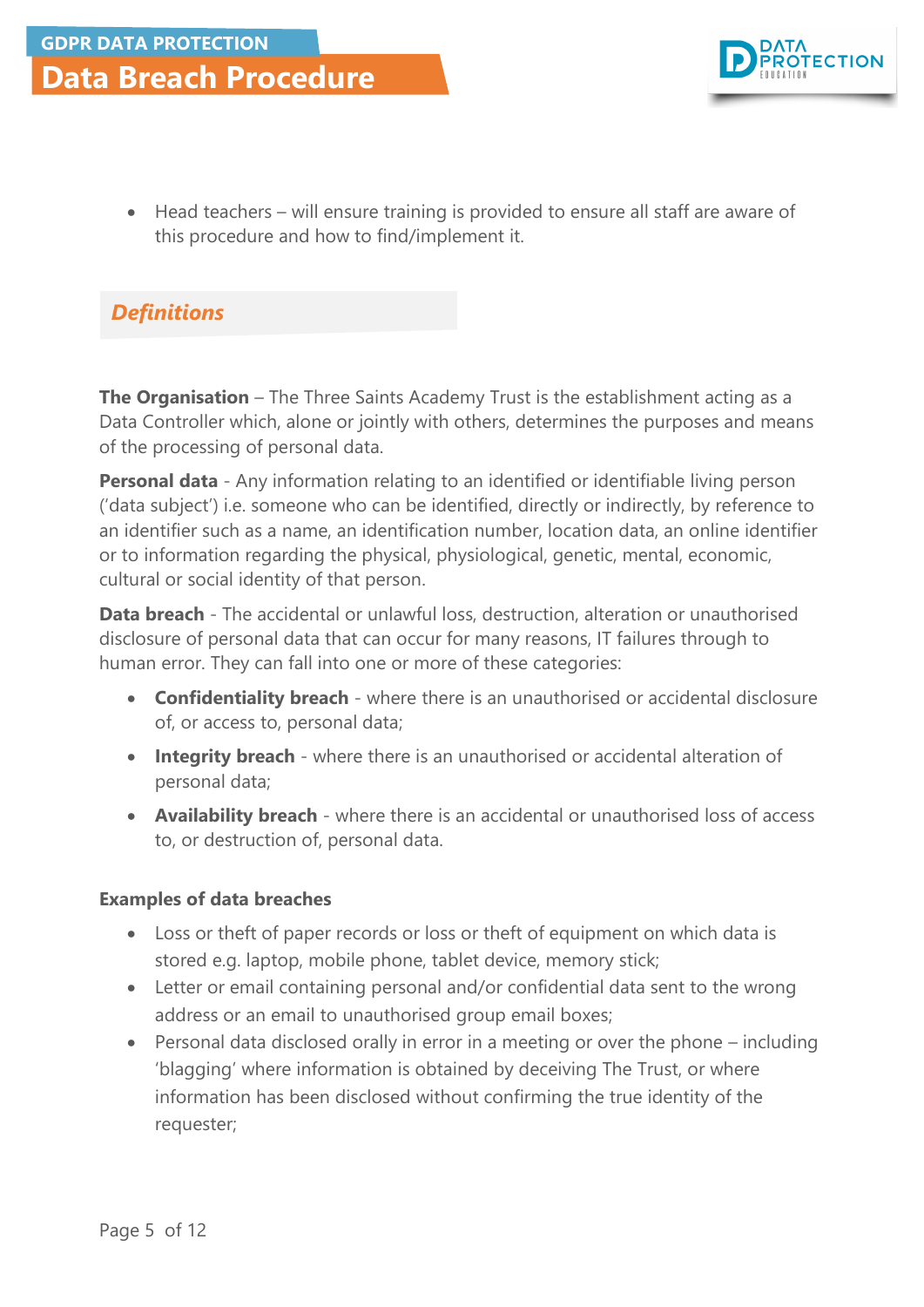

- Unauthorised access to information classified as personal or confidential e.g. attaching documents to an outlook diary appointment that is openly accessible;
- Posting information on the world wide web or on a computer otherwise accessible from the Internet without proper information security precautions;
- Sensitive information left on the photo-copier or on a desk in a public area;
- Unauthorised alteration or deletion of information;
- Not storing personal and confidential information securely;
- Not ensuring the proper transfer or destruction of files after closure of offices/buildings e.g. not following building decommissioning procedures;
- Failure to safeguard/remove personal data on office equipment (including computers and smart phones) before disposal/sale.

## **Example data breaches caused by IT Security Incidents**

- Unauthorised access to the IT systems because of misconfigured and/or inappropriate access controls;
- Hacking or phishing attack and related suspicious activity;
- Virus or malware attacks and related suspicious activity;
- ICT infrastructure-generated suspicious activity;
- Divulging a password to another user without authority.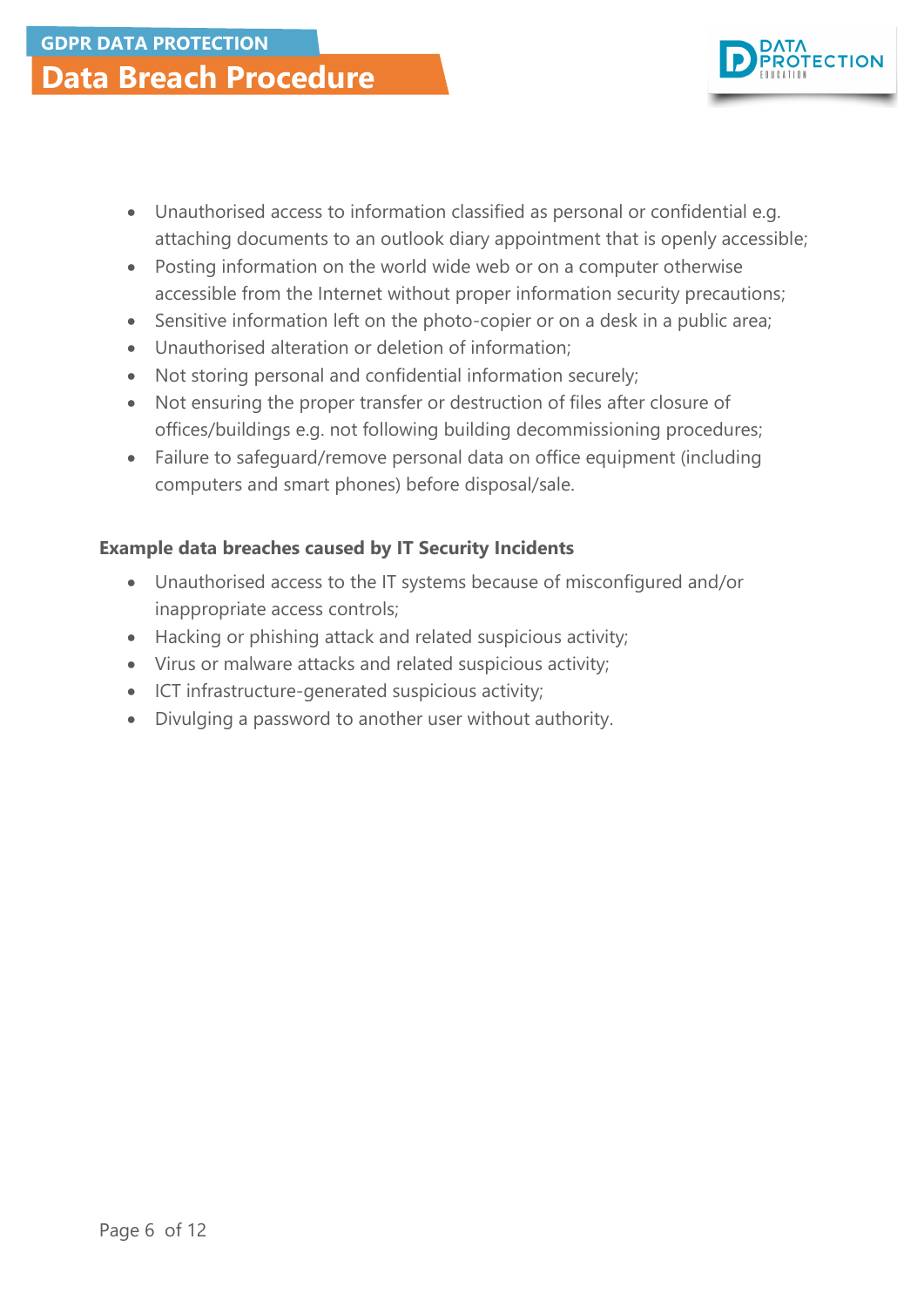

## *Procedure overview*

#### **When a member of staff detects or suspects a potential personal data breach …**

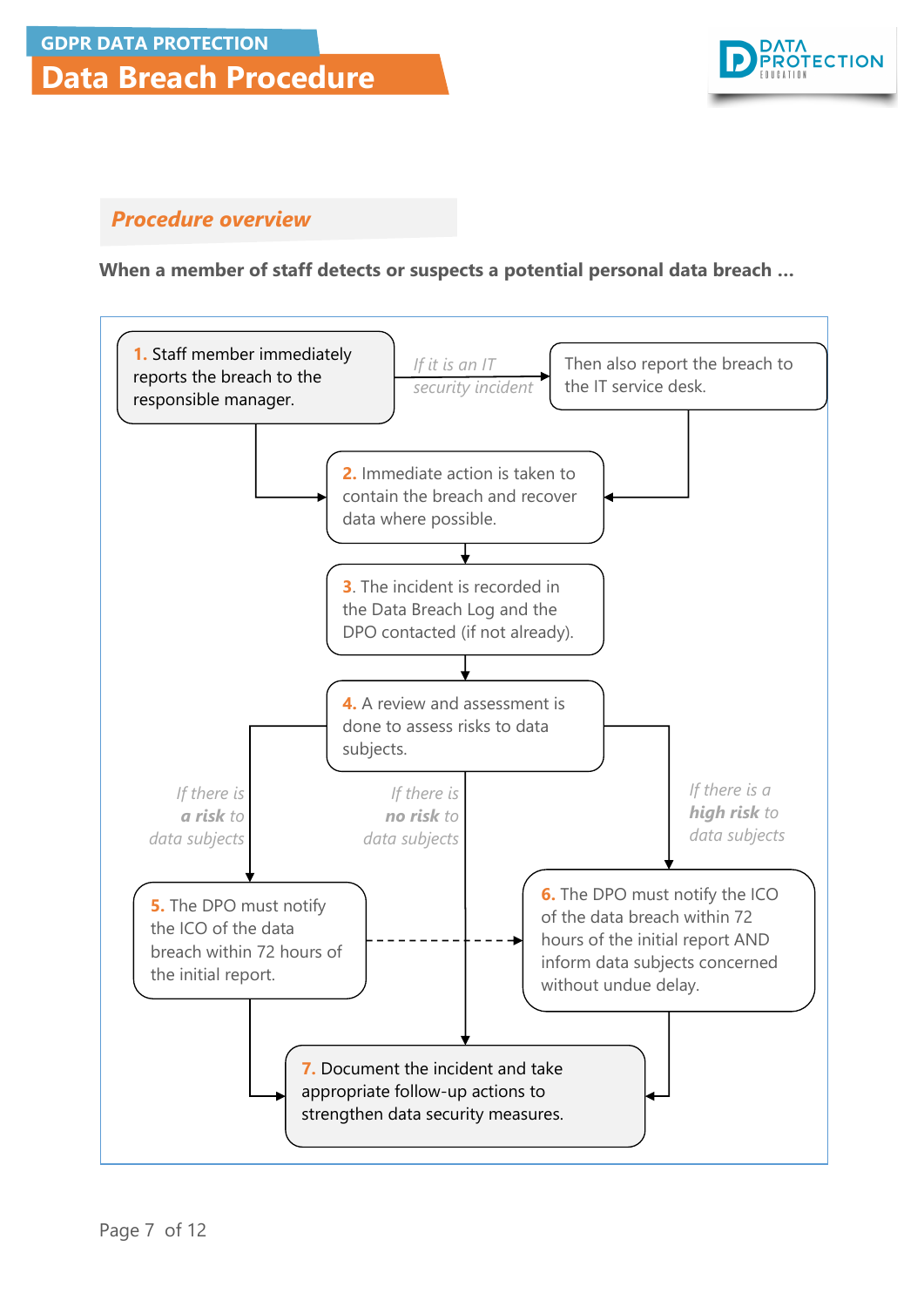

## <span id="page-7-0"></span>**Personal data breach procedure**

### *Procedure steps*

## <span id="page-7-1"></span>**1. Reporting the data breach**

Anyone who detects or suspects a personal data breach or an IT security incident, must report it immediately!

- *Report to* the Headteacher
- If the breach is related to an IT security incident, the Headteacher will *report to IT Lead*

#### **Why?**

Timeliness of reporting is key to ensure we can put measures in place to contain the damage and recover the data if possible and to assess how severe the breach is for the people whose data has been compromised.

## <span id="page-7-2"></span>**2. Contain the breach and recover data**

The Headteacher must take immediate action to contain the breach and to recover any information disclosed or lost.

#### **Why?**

To reduce the impact on individuals whose personal information is/could be at risk (for example, ensuring any emails sent to the wrong people have been deleted).

## <span id="page-7-3"></span>**3. Record the incident in the Data Breach Log**

Once any immediate damage is contained, the Headteacher needs to record a detailed description of the breach in the Data Breach Log and inform the DPO & Trust CEO if they are not already involved.

The type of information that should be recorded initially (and after the incident review and risk assessment) includes:

- A description of the nature of the breach;
- Number of data subjects and personal data records affected;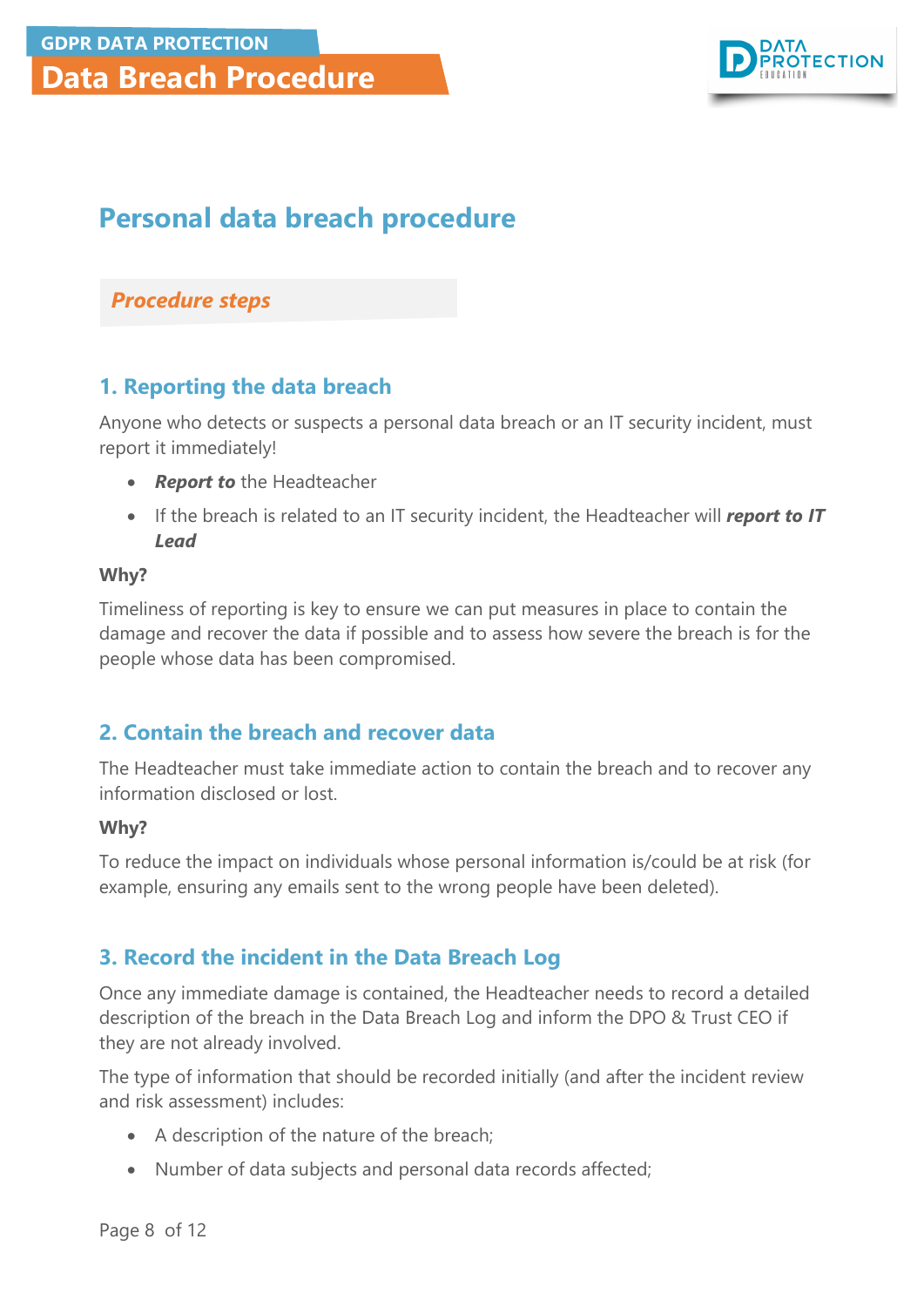

- The categories of personal/sensitive data affected;
- Likely consequences of the breach;
- Any measures that have been or will be taken to address/mitigate the breach.

This step needs to be done straight away.

#### **Why?**

• To give the Trust/DPO time to assess the severity of the breach, who needs to be informed and to investigate how it occurred/what actions are needed to remove any vulnerabilities.

## <span id="page-8-0"></span>**4. Incident review and risk assessment**

The GDPR gives the following explanation of possible risks and consequences related to a data breach:

*"A personal data breach may, if not addressed in an appropriate and timely manner, result in physical, material or non-material damage to natural persons such as loss of control over their personal data or limitation of their rights, discrimination, identity theft or fraud, financial loss, unauthorised reversal of pseudonymisation, damage to reputation,*  loss of confidentiality of personal data protected by professional secrecy or any other *significant economic or social disadvantage to the natural person concerned."*

The risk assessment (RA) must be carried out straight away to establish what personal/sensitive data was involved in the breach and to determine the likelihood and severity of the resulting risk to those concerned. It should also outline what data protection precautions have been taken and any further actions needed.

#### **Why?**

- To establish if there is a risk to data subjects so that they and/or the ICO are informed.
- To understand how the breach occurred and use lessons learnt to improve school systems, policies and procedures.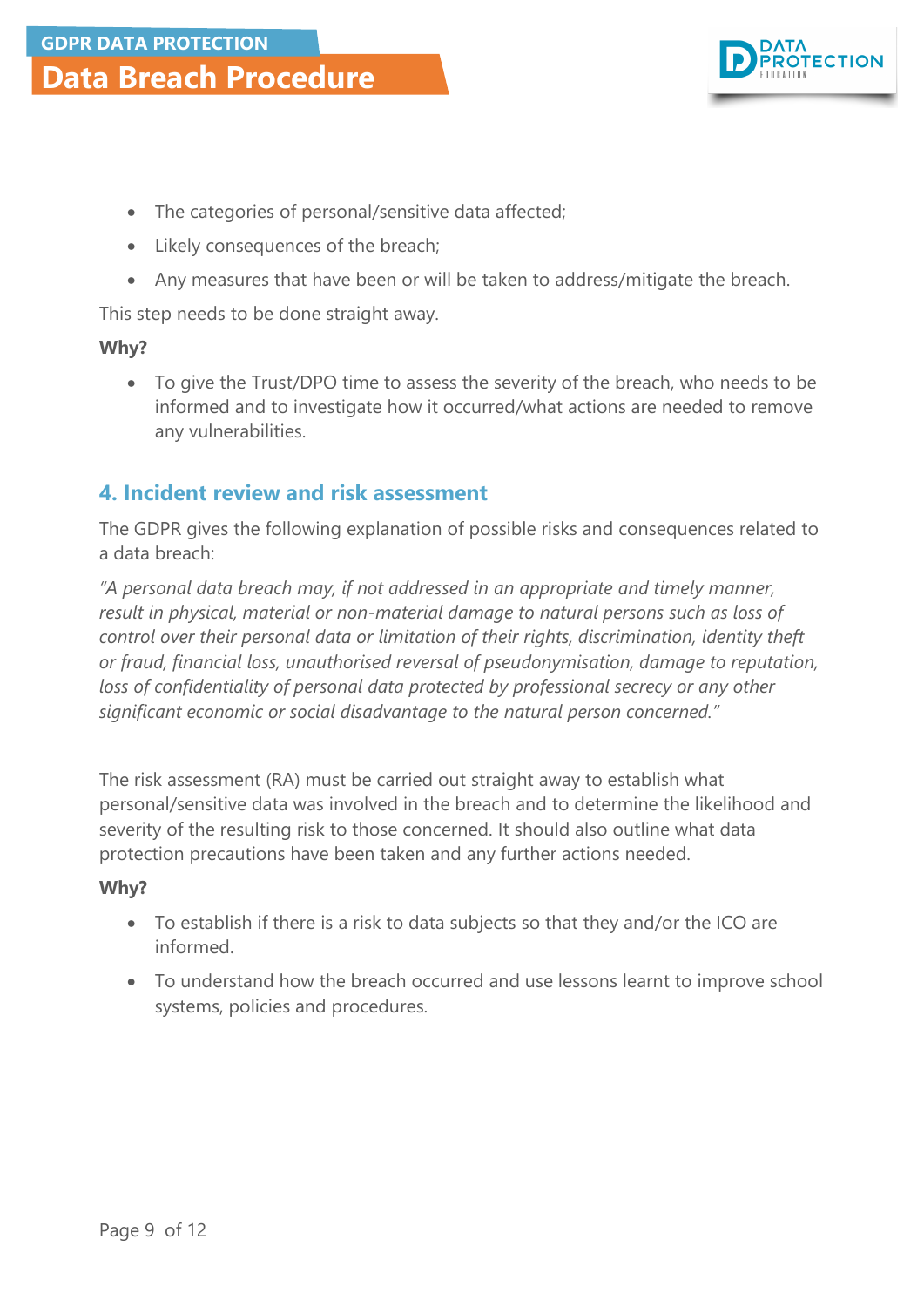

## <span id="page-9-0"></span>**4.1 Criteria for notification and justification**

The output of the risk assessment will decide the potential adverse consequences for individuals, based on how serious or substantial these are, and how likely they are to happen.

- If there is **no risk** to data subjects e.g. the incident involves encrypted data for which there is another existing source, then the DPO doesn't have to notify the ICO or data subjects but needs to justify this decision in the documentation;
- If there **is a risk** to data subjects, the DPO must notify the ICO as soon as possible and within 72 hours;
- If there a **high risk\*** to data subjects, then those concerned must also be informed directly and without undue delay.

\* If the impact of the breach is assessed as more severe, the risk is higher; if the likelihood of the consequences is greater, then the risk is higher.

## <span id="page-9-1"></span>**5. Notifying the ICO**

The DPO must notify the ICO within 72 hours of the breach and provide the following information (if it is not all available, the ICO should be notified and advised when any additional information will be provided).

Notification is made by email, phone call.

Confirmation of receipt of this information is made by email, phone call**.**

Information sent to the ICO is a description of the personal data breach including, where possible:

- the categories and approximate number of individuals concerned; and
- the categories and approximate number of personal data records concerned;
- the name and contact details of the data protection officer (DPO) or other contact point where more information can be obtained;
- a description of the likely consequences of the personal data breach; and
- a description of the measures taken, or proposed to be taken, to deal with the personal data breach, including, where appropriate, the measures taken to mitigate any possible adverse effects.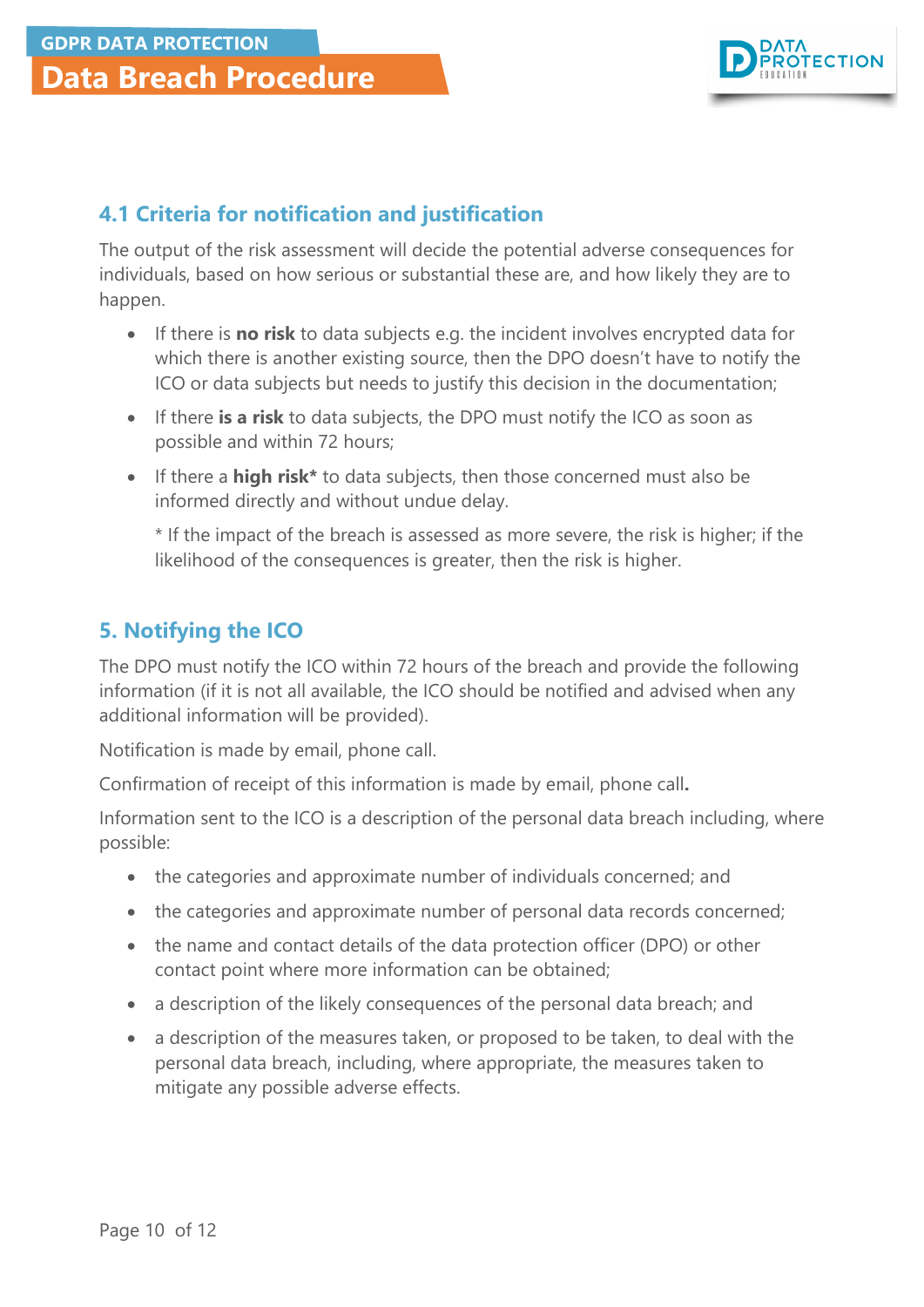

#### **Why?**

It's the law. If the breach is not reported, the school could be liable to a fine or other enforcement action.

## <span id="page-10-0"></span>**6. Notifying the data subjects**

The DPO will promptly inform those affected, particularly if there is a need to mitigate an immediate risk of damage to them as follows:

- The breach must be described in clear and plain language, the nature of the personal data breach and similar information as supplied to the ICO, and as a minimum:
	- o the name and contact details of your data protection officer or other contact point where more information can be obtained;
	- o a description of the likely consequences of the personal data breach; and
	- o a description of the measures taken, or proposed to be taken, to deal with the personal data breach and including, where appropriate, of the measures taken to mitigate any possible adverse effects.

#### **Why?**

One of the main reasons for informing individuals without undue delay is to help them take steps to protect themselves from the effects of the breach.

## <span id="page-10-1"></span>**7. Appropriate actions and documentation**

The DPO/Organisation must complete its document on the incident and monitor/document the appropriate follow-up actions taken to strengthen data security measures.

#### **Why?**

• This type of record keeping is key to the school demonstrating 'accountability' for data protection in line with the GDPR legislation.